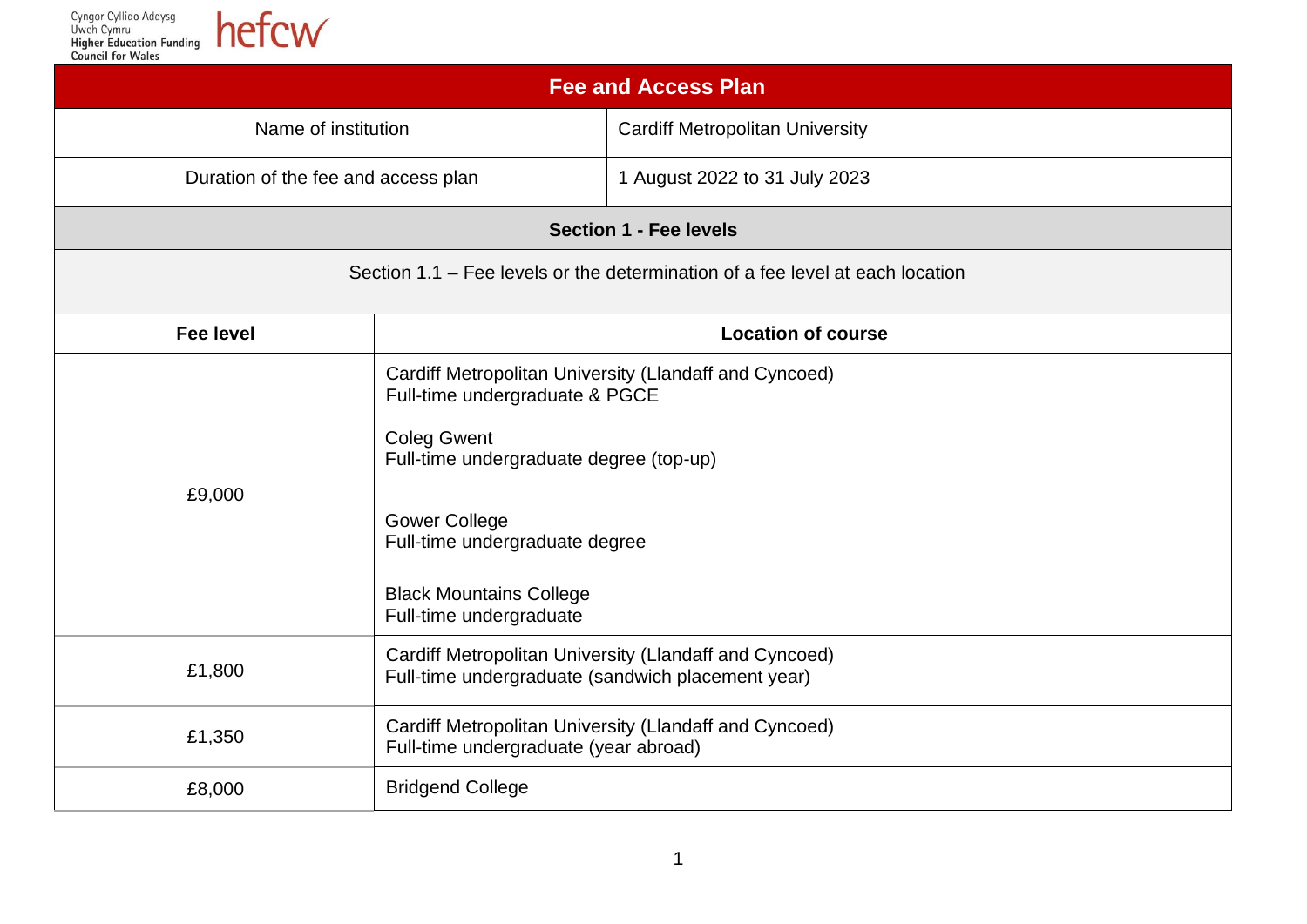|                                                                                                                                                                                                                                                                                                                                                                                                                                                                                                                                                                        | Full-time undergraduate degree                                       |  |
|------------------------------------------------------------------------------------------------------------------------------------------------------------------------------------------------------------------------------------------------------------------------------------------------------------------------------------------------------------------------------------------------------------------------------------------------------------------------------------------------------------------------------------------------------------------------|----------------------------------------------------------------------|--|
| £7,500                                                                                                                                                                                                                                                                                                                                                                                                                                                                                                                                                                 | <b>Bridgend College</b><br>Full-time HND & Foundation Degree         |  |
|                                                                                                                                                                                                                                                                                                                                                                                                                                                                                                                                                                        | <b>Cardiff and Vale College</b><br>Full-time HND & Foundation Degree |  |
|                                                                                                                                                                                                                                                                                                                                                                                                                                                                                                                                                                        | <b>Coleg Gwent</b><br>Full-time HND & Foundation Degree              |  |
|                                                                                                                                                                                                                                                                                                                                                                                                                                                                                                                                                                        | <b>Gower College</b><br>Full-time HND & Foundation Degree            |  |
|                                                                                                                                                                                                                                                                                                                                                                                                                                                                                                                                                                        |                                                                      |  |
| Section 1.2 - Aggregate fee levels                                                                                                                                                                                                                                                                                                                                                                                                                                                                                                                                     |                                                                      |  |
| Cardiff Metropolitan University intends to set fees for 2022/23 for students entering full-time undergraduate higher education courses<br>delivered on campus, and those continuing on their course on campus, at the maximum permitted level, currently £9,000 per year.                                                                                                                                                                                                                                                                                              |                                                                      |  |
| Students entering their programme at a college partner will be charged the fee given above. Students continuing on their course at a college<br>partner and who entered in an earlier year will be charged the fee that applied in the year in which they entered.                                                                                                                                                                                                                                                                                                     |                                                                      |  |
| The total fee for a student entering a three-year undergraduate degree in 2022/23 would be £27,000 and for a four-year degree including a<br>sandwich year placement, £28,800.                                                                                                                                                                                                                                                                                                                                                                                         |                                                                      |  |
| Total fees for college partner students are the fee quoted above multiplied by the number of years of the course (3 years for a degree, and 2<br>years for an HND or Foundation Degree).                                                                                                                                                                                                                                                                                                                                                                               |                                                                      |  |
| At the time of publication of this plan there are no mechanisms through which the maximum fee could rise above £9,000, however, should<br>this change, the University would expect to increase the fee charged to new and continuing students by any permitted level of inflation<br>allowed by the Welsh Government. The decision on fees to be charged for 2022/23 would be confirmed by the Board of Governors at the<br>earliest opportunity following any Welsh Government announcement of a permitted uplift, at the latest before any applicant for 2022/23 had |                                                                      |  |
|                                                                                                                                                                                                                                                                                                                                                                                                                                                                                                                                                                        |                                                                      |  |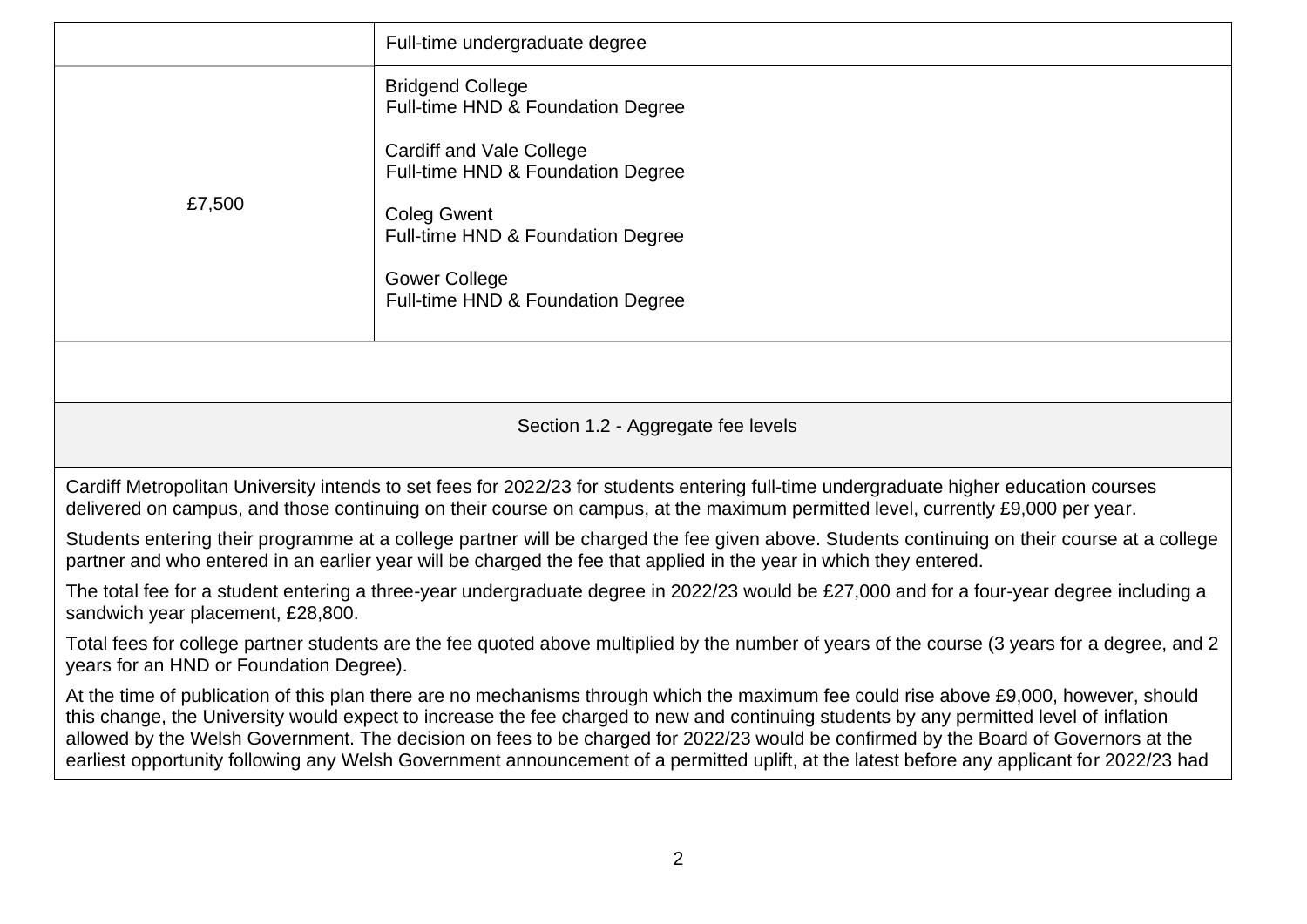been made an offer of a place and ideally before fee levels for 2022/23 entrants are published on the web-site and in prospectuses. Similarly, we do not plan to raise fee levels with partners.

The University in its communications aims to provide transparent and accessible information in a timely fashion. It follows the guidance provided to higher education by the Competition and Markets Authority (CMA), and employs a variety of methods for communicating the fee levels, both annual levels and the aggregate level of fees paid by a student during the full duration of a course.

The methods currently employed include: websites, printed materials, and information provided orally to prospective students. Communications are undertaken in line with the University's Student Charter, the University's Strategic Equality Plan and the Welsh Language Standards.

The following mechanisms are used to communicate with prospective students before they enter the University and it is intended that these methods will continue for 2022/23 entrants:

Fee information is included in the in the Universities and Colleges Admissions Service (UCAS) Entry profile, which is a direct link from various sections of the University's website.

- Fee information is prominent on the University's website, and includes links to information on funding options and financial support, additional charges, bursaries/scholarships, financial advice and welfare services, and student hardship support.
- Applicants are signposted to the web-based information on fees via their applicant acknowledgement email. Their offer correspondence includes a programme specification and a copy of the tuition fees applicable to their year of entry.
- Confirmed applicants receive student planner/joining instructions on how to access key information about joining the University i.e. enrolment, paying tuition fees etc.
- Student finance advice sessions are offered at all Open Days. These include details of financial support available to students as well as providing information on tuition fees.
- When undertaking Schools and College liaison activity, University staff signpost prospective students to where to find fee information.
- Visit Days are particularly targeted at schools in low participation neighbourhoods. The University provides these groups with focused student finance sessions providing information on the support available and tuition fees.
- Prospective students can access the University's Advice for Applicants web pages which include core pre–joining information on topics such as such as tuition fees and finance, accommodation, and student support services.
- Emails are sent at key points throughout the year to both enquirers and applicants highlighting key information about student finance – tuition fees, how and when to apply, Frequently Asked Questions, etc.

Course information web pages include links to information on fees and any additional costs. Additional costs apply to some courses, including the costs of Disclosure and Barring Service checks which are mandatory for certain courses, materials/consumables, printing, field trips and other activities. The University and its college partners continue to strive to minimise the number and scale of any additional costs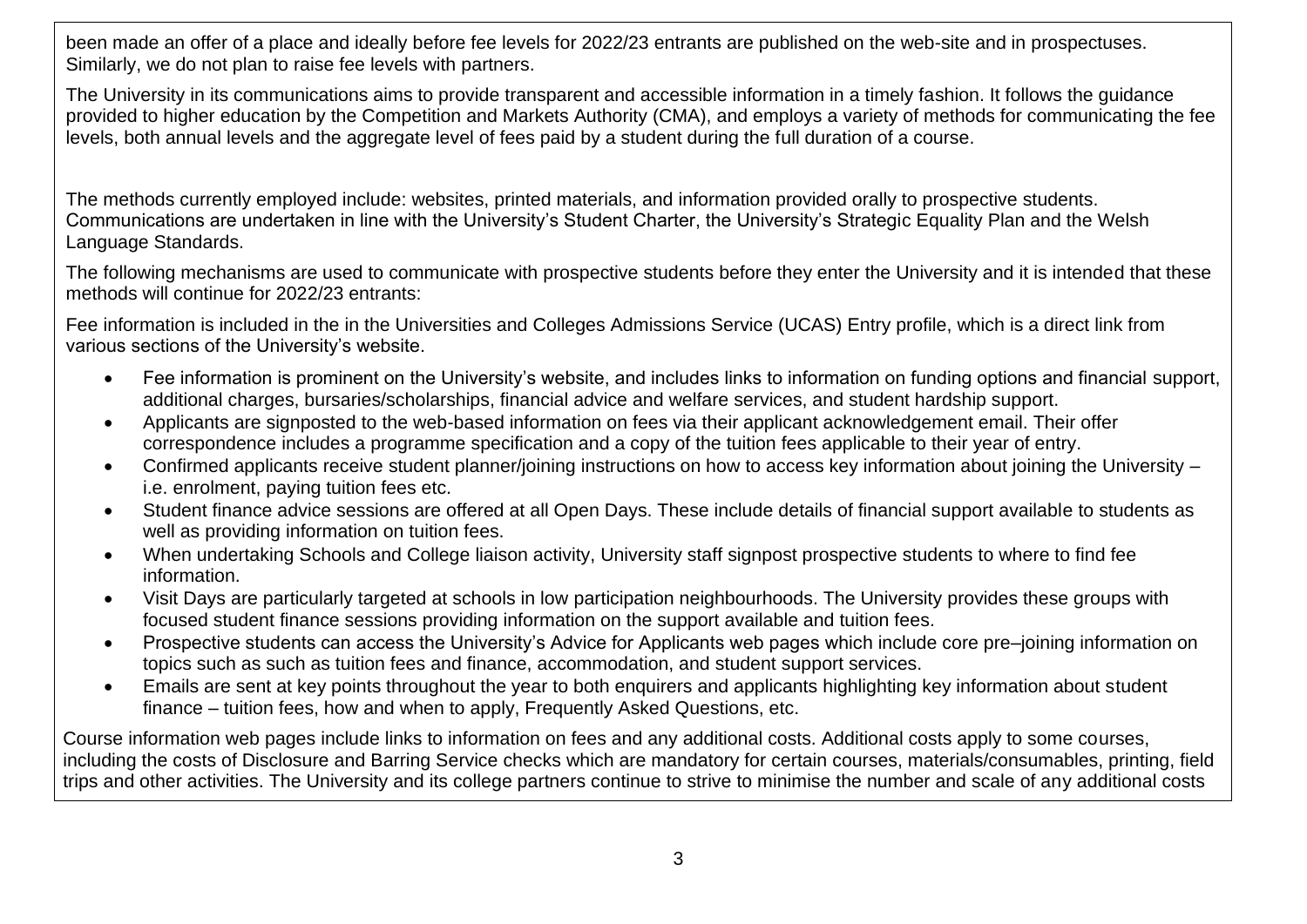and to absorb them within the fee where reasonable. Additional costs are specific to individual courses. Details of additional costs will be available under the Student Finance and Tuition Fees section of the University's website, and the corresponding part of its franchised partners' websites.

Fee levels are confirmed to returning students through the enrolment process and resulting correspondence. Details remain on the University website as above.

In the event that any increase in fees is permitted by the Welsh Government, proposals will be discussed with the Students' Union prior to being put to Governors for approval.

Any such fee changes will be communicated to students as follows:

- Changes will be communicated to returning students in the correspondence they receive from the University Registry Services in relation to enrolment, and will be signposted to the University website, Student Portal, and the Virtual Learning Environment as appropriate for full details. The Student Portal is the main repository for information while a student is studying at the University.
- Students who wish to ask questions or seek clarification on changes to fees will be able to do so at the iZone, the University's 'one stop shop' for information on all aspects of student life.
- Additionally, our Student Financial Advisory Service will be available to students in financial difficulty and to students who have more general queries relating to budgeting or accessing financial support, including the University's Hardship Fund.

Our FE partners, Bridgend College and Cardiff and Vale College, that offer full-time undergraduate courses leading to Cardiff Metropolitan University awards are required to mirror the quality and scope of the University's approach to the provision of information on fees to students.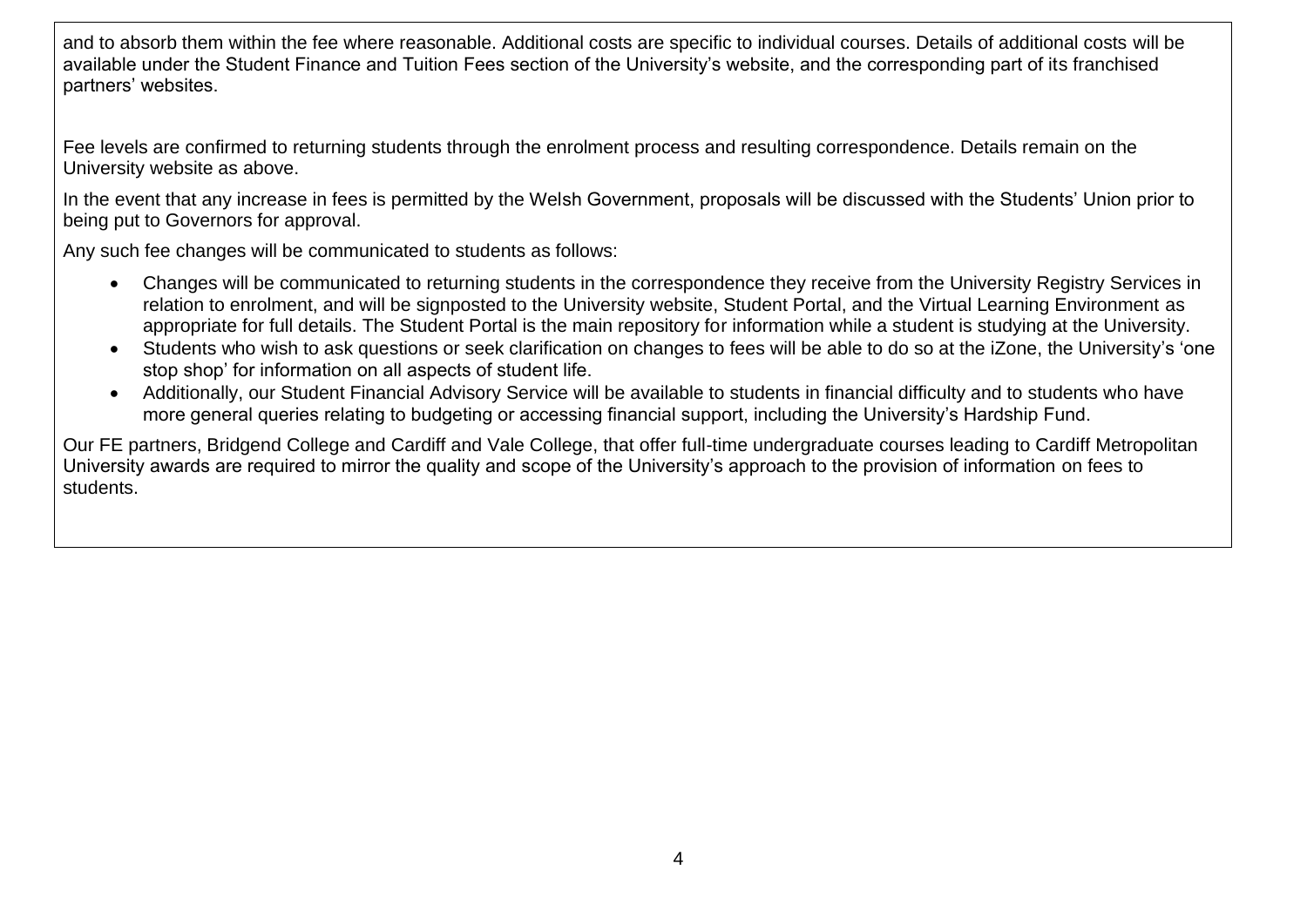## **Section 2 - Student Partnership**

Students are involved in the development of the Fee and Access Plan directly through early-stage Students' Union (SU) consultation and via representation at the University's Management Board which reviews and develops the Fee and Access Plan, on behalf of University. The SU President and Vice-President are also full members of the Board of Governors where the Plan receives approval.

Our approach to student partnership is ratified through our shared Relationship Agreement which is reviewed annually, by the Board of Governors. The agreement clearly outlines the partnership relationship between the University and the Students' Union based on a number of arrangements including:

- Representation of the student voice via the sabbatical officers and student representatives on the Board of Governors, Combined Academic Board and its committees.
- Representation of student voice by the Students' Union and student representatives on other committees and working groups or equivalent.
- Regular meetings of the Students' Union, including sabbatical officers and senior staff with representatives of the Vice-Chancellors Executive Group.
- Support by the University for sabbatical officers through training and development and opportunities for briefing in advance of formal committee meetings.

Additionally, the Students' Union supports an extensive network of School, Lead and Course representatives, involving more than 400 students each year, who, together with Part-time Officers ensure that the President and SU Vice-President can provide well-informed feedback to University committees and boards.

Cardiff Metropolitan University's Student Charter is also a jointly developed statement of the University's and the Students' Union's commitment to a student experience consistent with its values and ethos. It commits the University and the Union to

- a) encourage equality and promote diversity
- b) provide effective means of communication between staff, students and student representatives
- c) provide detailed and accurate information on programmes of study and related matters
- d) promote all students' welfare and provide support, advice, guidance and representation
- e) support Welsh speaking students
- f) provide opportunities for employability and personal development through a partnership approach.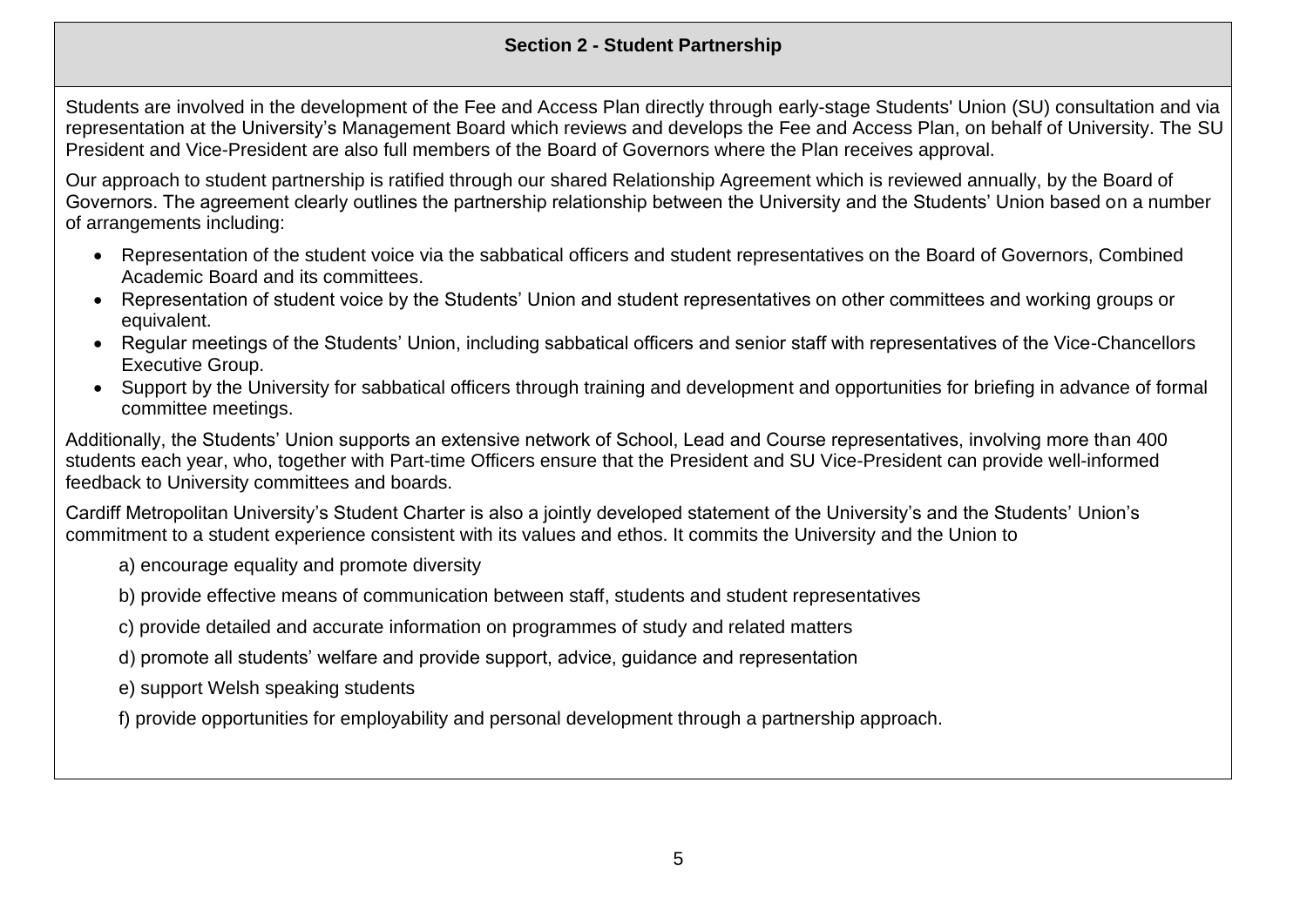The Charter is now online and bilingual, providing a visible and accessible document. The Charter has been incorporated into the University's staff induction programme and the Students' Union is committed to increasing the profile of and engagement with the Charter amongst students.

Widening Access and First Campus Reaching Wider collect participants' views through feedback on initial assessment forms and end of course evaluation forms. Tutors also express views from participants on their Tutor end of course evaluation forms.

The University systematically seeks and acts upon evaluative feedback from students on their experience at module, programme, School, and institutional levels. More broadly it engages with all national surveys during a well-established "Survey Season" and has invested in establishing its own Student Satisfaction Survey to capture feedback from all other students who are not represented in national surveys. Partner students are invited to complete the NSS, where applicable, and resources are shared with colleges to help promotion of this. Those not eligible for NSS are invited to complete the University's internal version of the NSS and FE partner responses are included in the general reporting that goes through the committee structure for surveys annually.

The University's Student-Led Teaching Awards Scheme is promoted and managed by the Students' Union in partnership with the Quality Enhancement Directorate and offers a platform for the dissemination of best practice to both staff and students. The impact of the scheme has been significant not only across the University but also on the sector through dissemination of a case study on how the scheme can engender positive change.

More generally the University provides a wide range of opportunities for students to express their individual and collective opinions, and to be partners and joint decision-makers within the University. The University benefits from an effective, independent and democratic system of student representation. Students are represented on Programme and School-level committees. Student-staff liaison committees provide feedback on a range of academic and non-academic issues, supported by a well-established student representation framework at course, year, and School level.

Moderators complete two moderator reports per academic year which highlight interactions with students and their experience, as well as confirmation on student input into programme committees. Partners are also asked to complete the programme enhancement plan as is the case for on campus provision. These are completed by programme directors with support of moderators and are signed off by Associate Deans for relevant Schools. As a condition of partnership with the University, partner colleges providing franchised provision are required to mirror the University's internal approach to communications and engagement. These processes of collecting student feedback are reported back to the University centrally through our programme enhancement plan process and monitored locally by University moderators working with partners.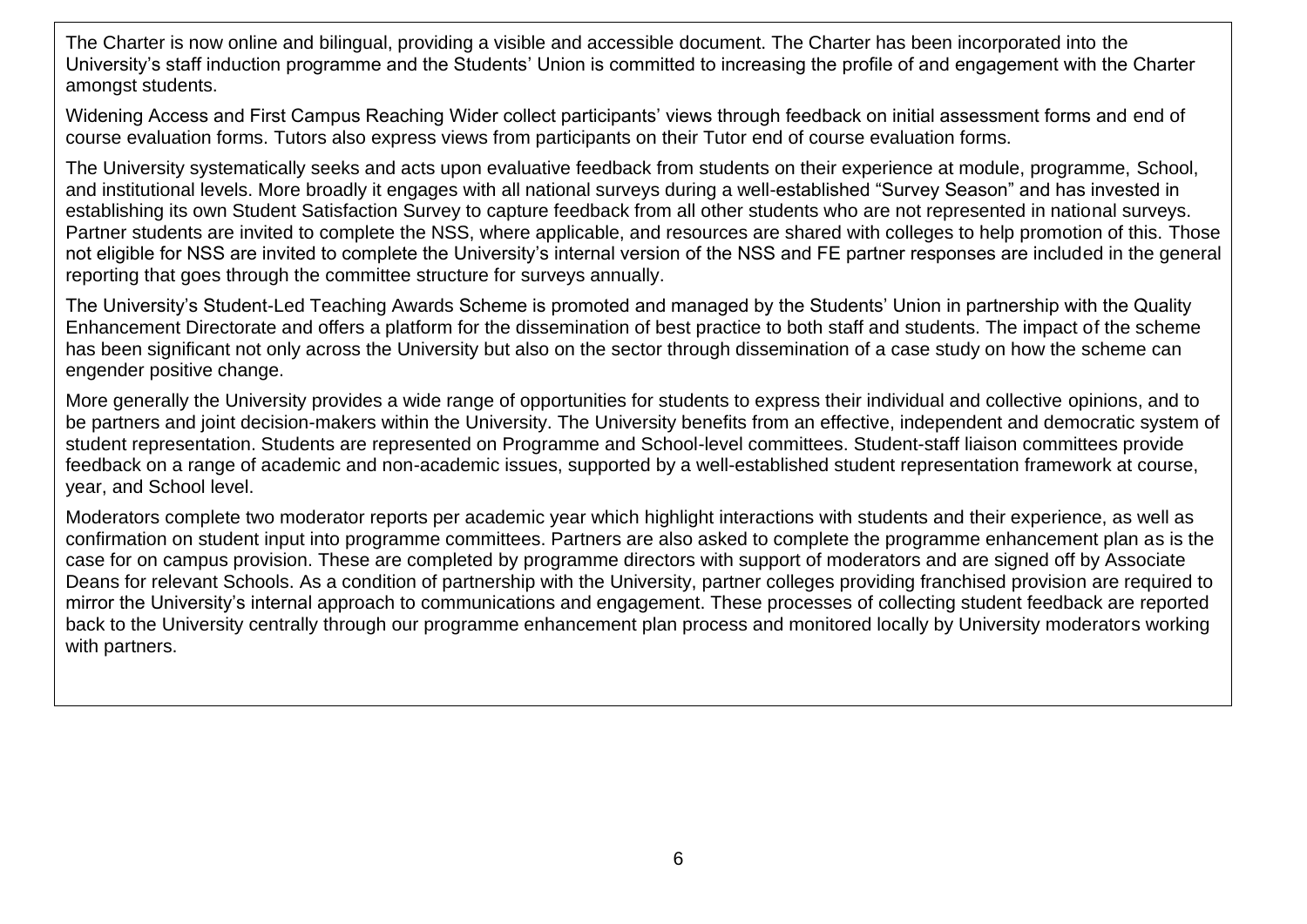The plan has been developed in response to a strategic review that ensures it has benefitted from lessons learned from an evaluation of performance in previous plans and alignment with University strategies, HEFCW National Measures and the priorities of Welsh Government. The Fee and Access Plan is informed by and informs our Strategic Equality Plan which sets out the University's commitment and approach to nurturing an environment where everyone is valued as an individual and where stakeholders can work, learn and develop in an atmosphere of dignity and respect.

The following groups are considered by HEFCW to be under-represented in higher education:

- Students of all ages from the bottom two quintiles of the Welsh Index of Multiple Deprivation 2014.
- Students of all ages from the bottom quintile of the Welsh Index of Multiple Deprivation 2014.
- Students of all ages studying part-time.
- Students of all ages studying through the medium of Welsh.
- People of all ages from UK low participation in HE areas.

The University regards the following additional groups as under-represented in higher education:

- Learners and potential hard-to-reach learners who have experienced socio-economic disadvantage.
- Learners and potential hard-to-reach learners who have experienced geographic disadvantage (including, but not exclusively, asylum seekers and refugees).
- Learners and potential hard-to-reach learners with protected characteristics (including, but not exclusively, UK students from black and minority ethnic groups and learners with a disability).
- Learners and potential hard-to-reach learners from vulnerable groups (including, but not exclusively, care leavers, estranged students and carers).
- Young males from low participation areas.
- Ex-offenders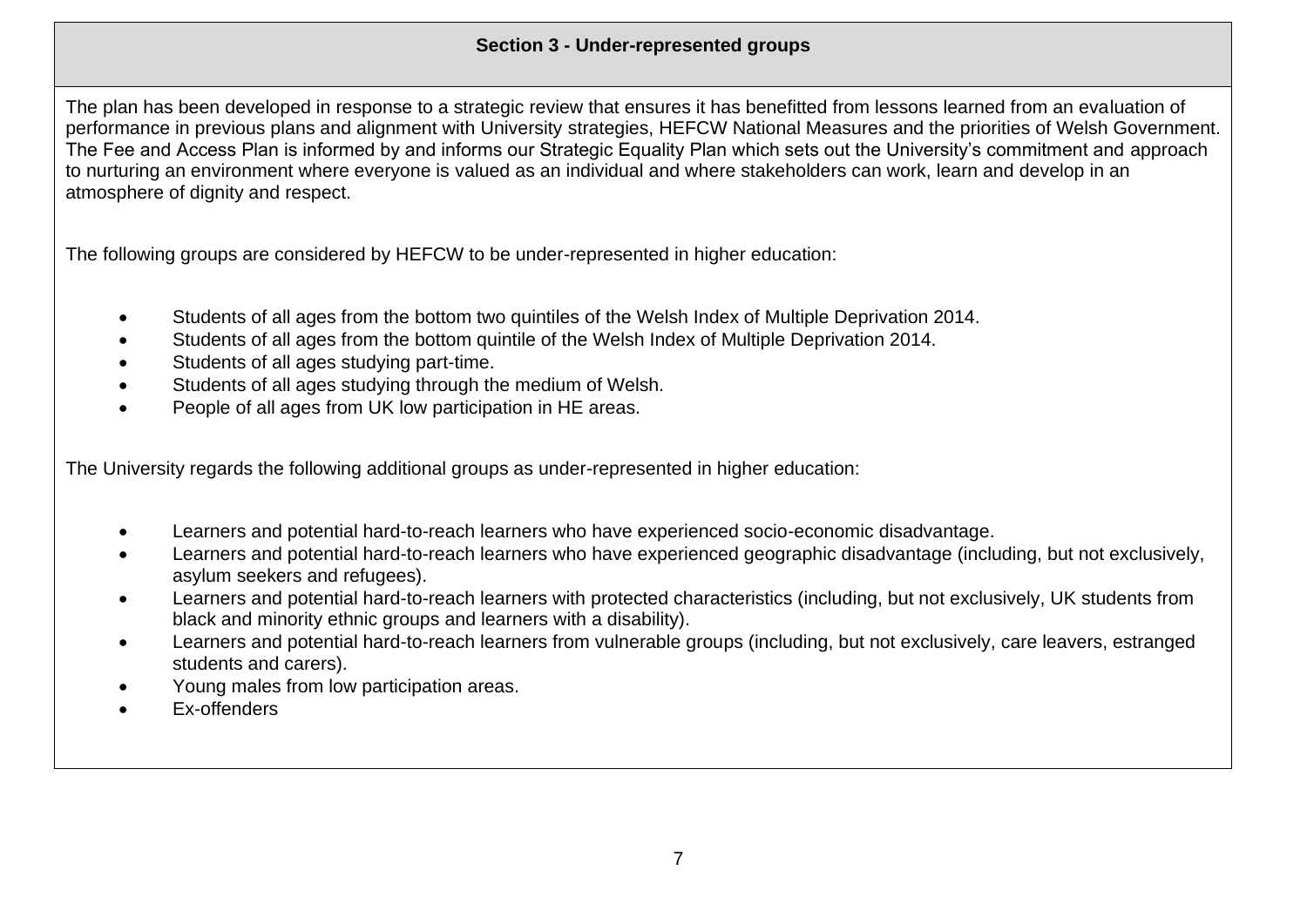Our Reaching Wider widening access initiative will support works to ensure that people of any age, background or ethnic group are given a fair and equal opportunity to study at Cardiff Met in a supported manner. We specifically target:

- Post 16-year-old learners from the bottom 2 quintiles of the Welsh Index of Multiple Deprivation 2014 (WIMD).
- Adults without level 4 qualifications within the bottom two quintiles of the Welsh Index of Multiple Deprivation, to provide progression to level 4 provision
- Care experienced applicants15 and carers in all age groups across Wales.

We are mindful that applicants and students may sit against multiple classification of under representation and our objective and interventions have been developed mindful of these multiple identities.

| Section 4 – Objectives as they relate to supporting equality of opportunity and the promotion of HE |                                                                                                                                                          |  |  |
|-----------------------------------------------------------------------------------------------------|----------------------------------------------------------------------------------------------------------------------------------------------------------|--|--|
| <b>Section 4.1 - Equality of Opportunity</b>                                                        |                                                                                                                                                          |  |  |
|                                                                                                     | To attract students and potential students from under-represented groups                                                                                 |  |  |
| 2                                                                                                   | To provide to under-represented groups effective information, before and during their studies                                                            |  |  |
| 3                                                                                                   | To promote and safeguard fair access to higher education, including identifying individuals with the greatest<br>potential from under-represented groups |  |  |
| 4                                                                                                   | To raise the educational aspirations and skills of people from under-represented groups to support success in<br>higher education                        |  |  |
| 5                                                                                                   | To support and increase retention, progression and completion in under-represented groups                                                                |  |  |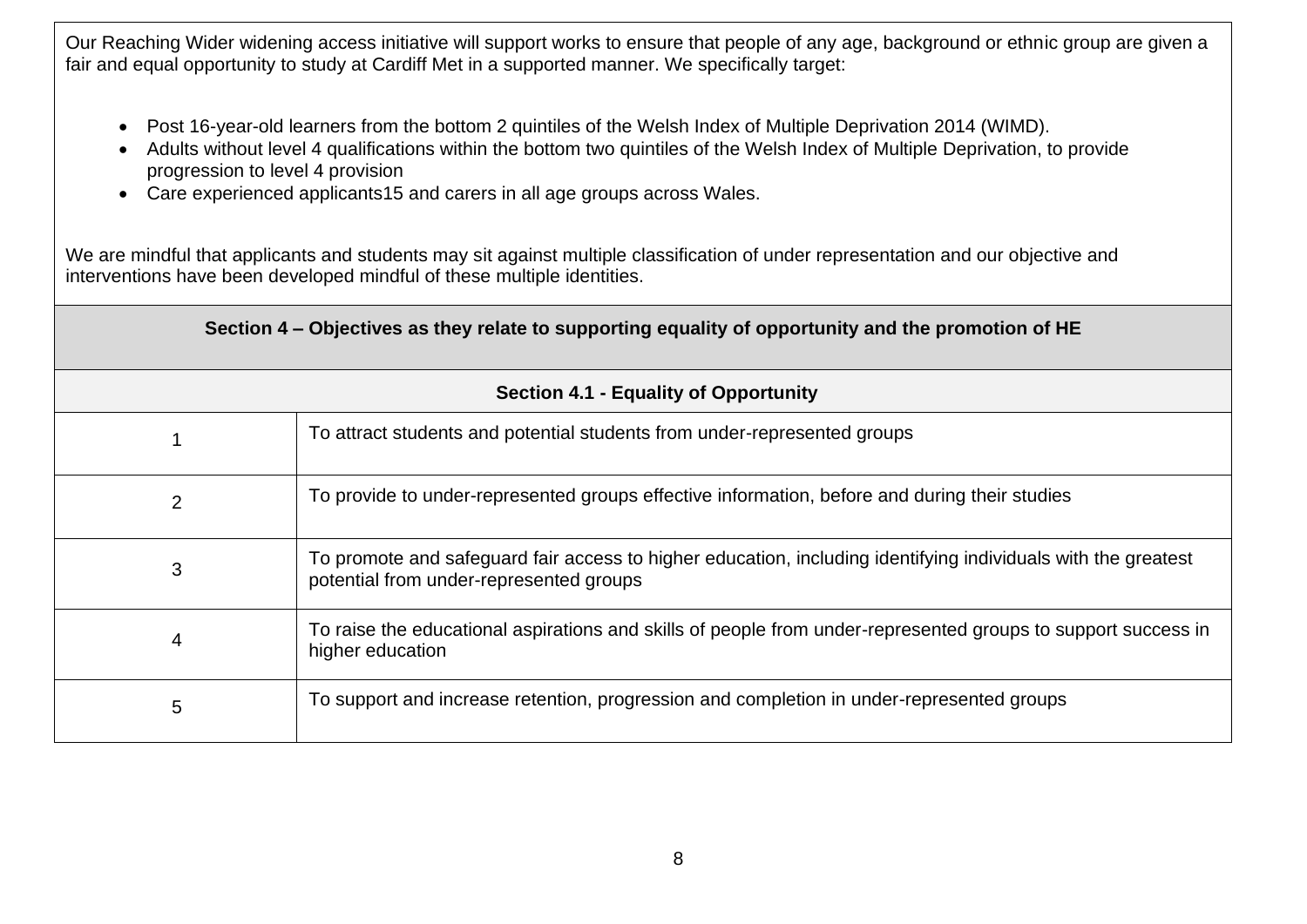| 6                                           | To provide high-quality academic, financial and welfare support to groups under-represented in higher<br>education |  |
|---------------------------------------------|--------------------------------------------------------------------------------------------------------------------|--|
|                                             | To support the progress to employment or further study of groups under-represented in higher education             |  |
| 8                                           | To provide opportunities for study to Welsh language speakers                                                      |  |
| Section 4.2 - Promotion of higher education |                                                                                                                    |  |
|                                             | To improve the quality of the student experience                                                                   |  |
| $\overline{2}$                              | Raise awareness of the value of higher education                                                                   |  |
| 3                                           | Promote awareness of Welsh higher education internationally                                                        |  |
| 4                                           | To deliver effective engagement with the regional community as well as private, public and voluntary bodies        |  |
| 5                                           | To improve the employability of graduates                                                                          |  |

## **Authorisation of the fee and access plan application to HEFCW (required for publication)**

In authorising fee and access plan applications, the governing body:

- i. confirms that it continues to be an institution that provides higher education in Wales and is a charity.
- ii. has seen and considered appropriate evidence to support the declarations being made in this application.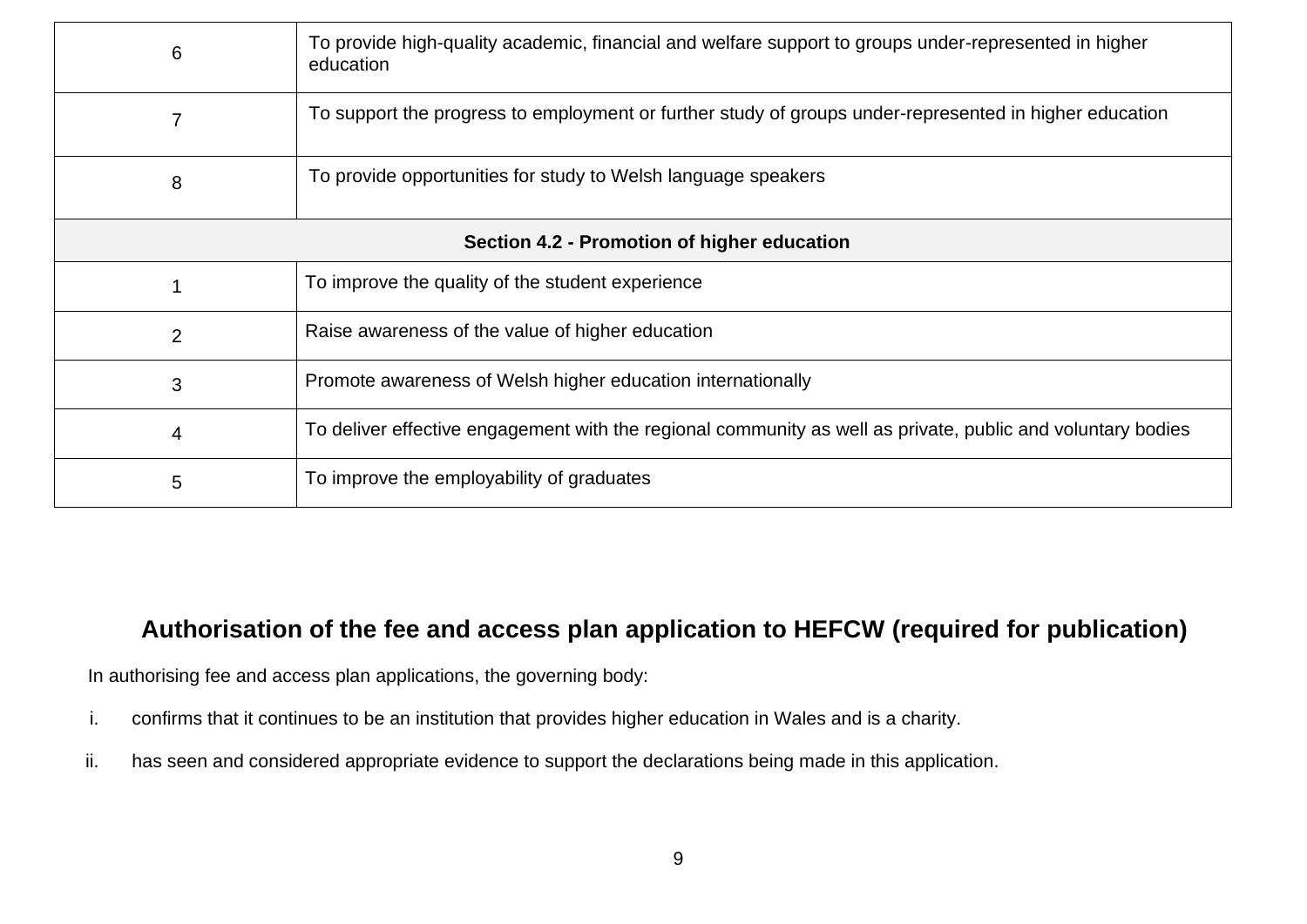- iii. confirms that there has been appropriate consultation with its students, both those studying at the institution and at other providers where education is delivered on its behalf.
- iv. confirms that the information provided in this fee and access plan application is accurate and current, at the time of writing, and is based on verifiable data.
- v. confirms that: **[delete one or more statements, as appropriate]** 
	- a. it is acceptable for HEFCW to use financial, quality and/or other information/data that it holds about a currently regulated institution, regardless of whether the information/data was originally provided for purposes of regulation under the 2015 Act;
	- b. it is not acceptable for HEFCW to use financial, quality and/or other information/data that it holds about a currently regulated institution for purposes of regulation under the 2015 Act; and
	- c. it is submitting new, up-to-date, more recent information/data to inform HEFCW's assessment.
- vi. understands that HEFCW reserves the right to undertake a visit to the institution to better understand eligibility related to the organisation and management of financial affairs, the data submitted on fee and access plans and/or the quality of education provided on, or on behalf of, the institution.
- vii. understands that it must provide HEFCW and/or HEFCW's agent, with information, assistance and access to its facilities and the facilities of other bodies providing higher education on its behalf.
- viii. understands that HEFCW may carry out, or arrange for an agent to carry out, a review relating to the quality of education provided by, or on behalf of the institution, and its governing body must take into account any advice given to it by HEFCW or the body appointed by HEFCW for this purpose.
- ix. confirms that all education provided by, or on its behalf, regardless of the level or location of the provision has been taken into account in this fee and access plan application.
- x. confirms that the institution is at a low risk of failure on financial grounds over the medium- to long- term.
- xi. confirms that the accounts are audited each year by a registered auditor and that the registered auditor is not the same firm and/or individual that prepared the accounts.
- xii. confirms that the institution complies with Competition and Markets Authority (CMA) guidelines for higher education.
- xiii. understands that any financial commitments to students made in the fee and access plan, as approved by HEFCW, must be honoured.